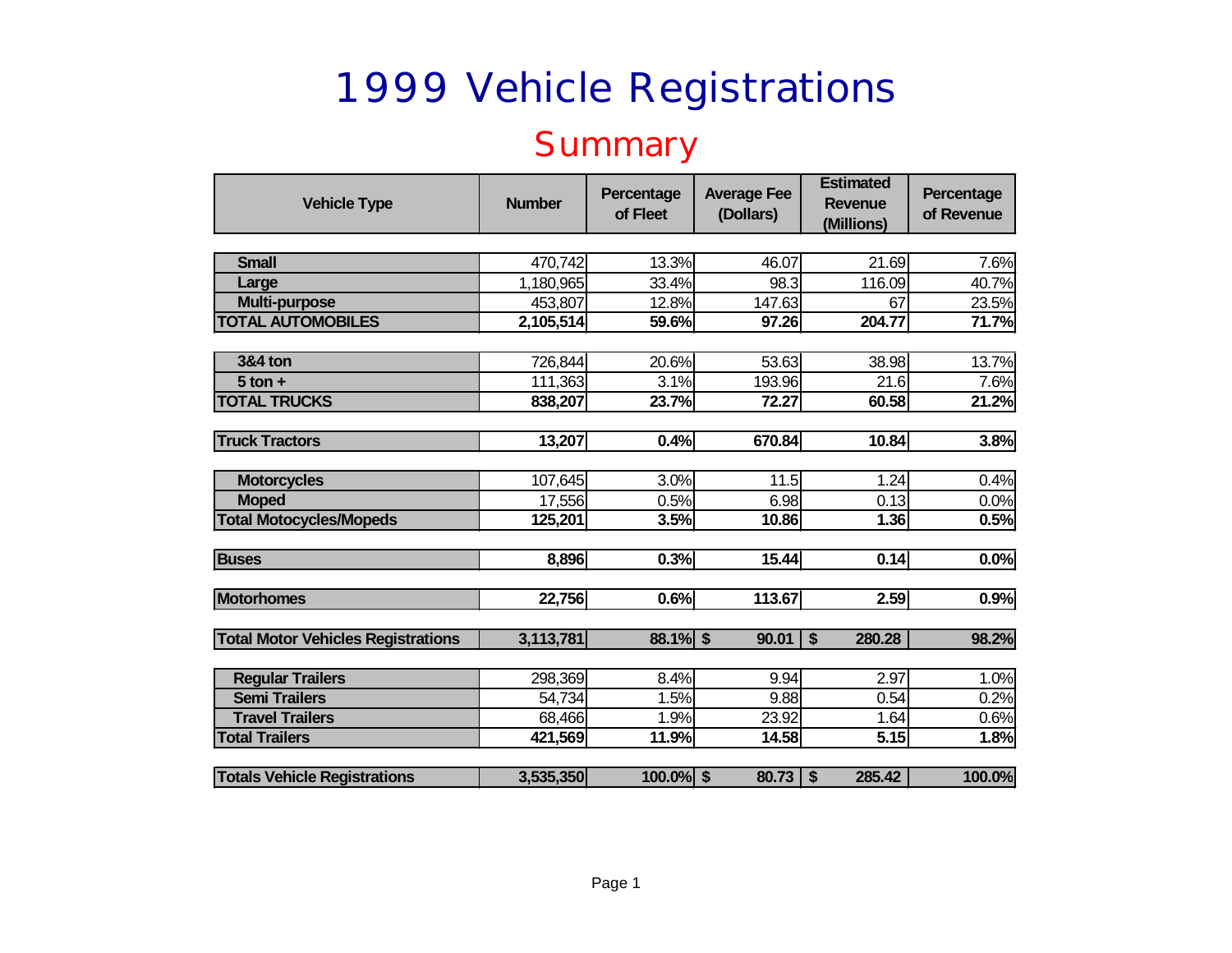### by County

| County                   | Auto-<br>mobiles | <b>Buses</b>    | Motor-<br>homes | Motor-<br>cycles | <b>Mopeds</b>    | <b>Semi</b><br><b>Trailers</b> | <b>Regular</b><br><b>Trailers</b> | <b>Travel</b><br><b>Trailers</b> | <b>Trucks</b> | <b>Truck</b><br><b>Tractors</b> | Misc     | Total   |
|--------------------------|------------------|-----------------|-----------------|------------------|------------------|--------------------------------|-----------------------------------|----------------------------------|---------------|---------------------------------|----------|---------|
| <b>Official Vehicles</b> | 12,167           | 6,663           | $\overline{2}$  | 206              | 17               | 274                            | 4,804                             | 30                               | 22,958        | 306                             | 4,304    | 51,731  |
| <b>Adair</b>             | 5,761            |                 | $\overline{71}$ | 329              | 38               | 420                            | 1,018                             | 254                              | 3,665         | 81                              |          | 11,640  |
| <b>Adams</b>             | 3,249            | 3               | 43              | 205              | 18               | 227                            | 553                               | 143                              | 2,217         | 38                              |          | 6,696   |
| <b>Allamakee</b>         | 10,271           | 4               | 93              | 636              | 117              | 449                            | 2,255                             | 358                              | 5,160         | 32                              |          | 19,375  |
| <b>Appanoose</b>         | 9,842            | 9               | 119             | 486              | $\overline{97}$  | 266                            | 1,821                             | 375                              | 5,263         | 40                              | ∩        | 18,318  |
| <b>Audubon</b>           | 4,746            | 3               | 44              | 273              | 53               | 374                            | 863                               | 208                              | 2,932         | 88                              | ∩        | 9,584   |
| <b>Benton</b>            | 17,648           | 10              | 223             | 1,025            | $\frac{1}{137}$  | 611                            | 3,534                             | 751                              | 8,940         | 163                             | ∩        | 33,042  |
| <b>Black Hawk</b>        | 89,115           | 152             | 1,071           | 4,560            | 596              | 762                            | 11,055                            | 2,795                            | 26,629        | 268                             |          | 137,007 |
| <b>Boone</b>             | 18,786           | 25              | 276             | 1,103            | 210              | 337                            | 3,443                             | 788                              | 8,226         | 88                              | ∩        | 33,282  |
| <b>Bremer</b>            | 16,374           |                 | 217             | 977              | 235              | 430                            | 3,520                             | 686                              | 7,007         | 72                              |          | 29,519  |
| <b>Buchanan</b>          | 13,878           | 18              | 188             | 796              | 208              | 489                            | 2,904                             | 652                              | 6,838         | 118                             |          | 26,089  |
| <b>Buena Vista</b>       | 14,041           | 18              | 131             | 690              | 141              | 649                            | 2,671                             | 431                              | 6,045         | 124                             |          | 24,941  |
| <b>Butler</b>            | 11,525           | Δ               | 137             | 818              | 222              | 424                            | 2,596                             | 541                              | 5,758         | 98                              |          | 22,123  |
| <b>Calhoun</b>           | 8,031            | 5               | 94              | 490              | $\overline{121}$ | 435                            | 1,571                             | 329                              | 3,993         | 119                             | ∩        | 15,188  |
| <b>Carroll</b>           | 15,421           | 20              | 106             | 639              | 232              | 891                            | 2,081                             | 578                              | 7,084         | 183                             | $\Omega$ | 27,235  |
| <b>Cass</b>              | 10,764           | 3               | 95              | 680              | 89               | 586                            | 1,692                             | 477                              | 5,853         | 112                             | ∩        | 20,351  |
| Cedar                    | 13,226           | 6               | 191             | 743              | 138              | 602                            | 2,568                             | 531                              | 6,643         | 120                             | ∩        | 24,768  |
| <b>Cerro Gordo</b>       | 34,588           | 76              | 442             | ,520             | 297              | 797                            | 5,076                             | 1,179                            | 11,460        | 204                             |          | 55,639  |
| <b>Cherokee</b>          | 9,946            | $\Omega$        | 106             | 625              | 176              | 478                            | 2,029                             | 419                              | 4,868         | 81                              | U        | 18,728  |
| <b>Chickasaw</b>         | 9,885            | 6               | 138             | 657              | 137              | 671                            | 2,338                             | 438                              | 4,706         | 66                              | ∩        | 19,042  |
| <b>Clarke</b>            | 6,336            | 4               | $\overline{70}$ | 283              | $\overline{23}$  | 327                            | 1,064                             | 265                              | 3,402         | 33                              | U        | 11,807  |
| <b>Clay</b>              | 13,339           | $\overline{47}$ | 174             | 794              | 119              | 472                            | 2,682                             | 523                              | 5,572         | 139                             | O        | 23,861  |
| <b>Clayton</b>           | 13,374           | 5               | 118             | 961              | 107              | 637                            | 2,938                             | 430                              | 7,112         | 65                              | ∩        | 25,747  |
| <b>Clinton</b>           | 35,869           | 16              | 434             | 1,881            | 285              | 732                            | 5,468                             | 1,147                            | 13,873        | 139                             | ∩        | 59,844  |
| <b>Crawford</b>          | 11,992           | $\overline{13}$ | 106             | 599              | 195              | 649                            | 1,680                             | 559                              | 6,257         | 118                             | ∩        | 22,168  |
| <b>Dallas</b>            | 26,650           | 20              | 334             | 1,262            | 232              | 504                            | 3,978                             | 954                              | 10,259        | 128                             | U        | 44,321  |
| <b>Davis</b>             | 5,355            | 5               | 94              | 283              | 41               | 215                            | 1,142                             | 258                              | 3,498         | 31                              | $\Omega$ | 10,922  |
| <b>Decatur</b>           | 5,318            | 24              | 75              | 251              | $\overline{48}$  | 372                            | 932                               | 228                              | 3,326         | 36                              | $\Omega$ | 10,610  |
| <b>Delaware</b>          | 12,946           | 5               | 126             | 804              | 127              | 683                            | 2,228                             | 388                              | 6,271         | 84                              | $\Omega$ | 23,662  |
| <b>Des Moines</b>        | 30,588           | 46              | 342             | 1,791            | 184              | 855                            | 4,730                             | 756                              | 12,018        | 104                             | ∩        | 51,414  |
| Dickinson                | 12,707           | 15              | 156             | 665              | 140              | 229                            | 4,002                             | 480                              | 5,176         | 87                              |          | 23,657  |
| <b>Dubuque</b>           | 62,430           | $\overline{37}$ | 471             | 2,904            | 283              | 888                            | 6,883                             | 1,590                            | 18,392        | 167                             | ∩        | 94,045  |
| <b>Emmet</b>             | 8,053            | 12              | 97              | 594              | 121              | 337                            | 1,944                             | 356                              | 3,919         | 105                             | $\Omega$ | 15,538  |
| Fayette                  | 15,594           | $\overline{4}$  | 168             | 1,006            | 198              | 656                            | 2,675                             | 592                              | 7,133         | 122                             |          | 28,148  |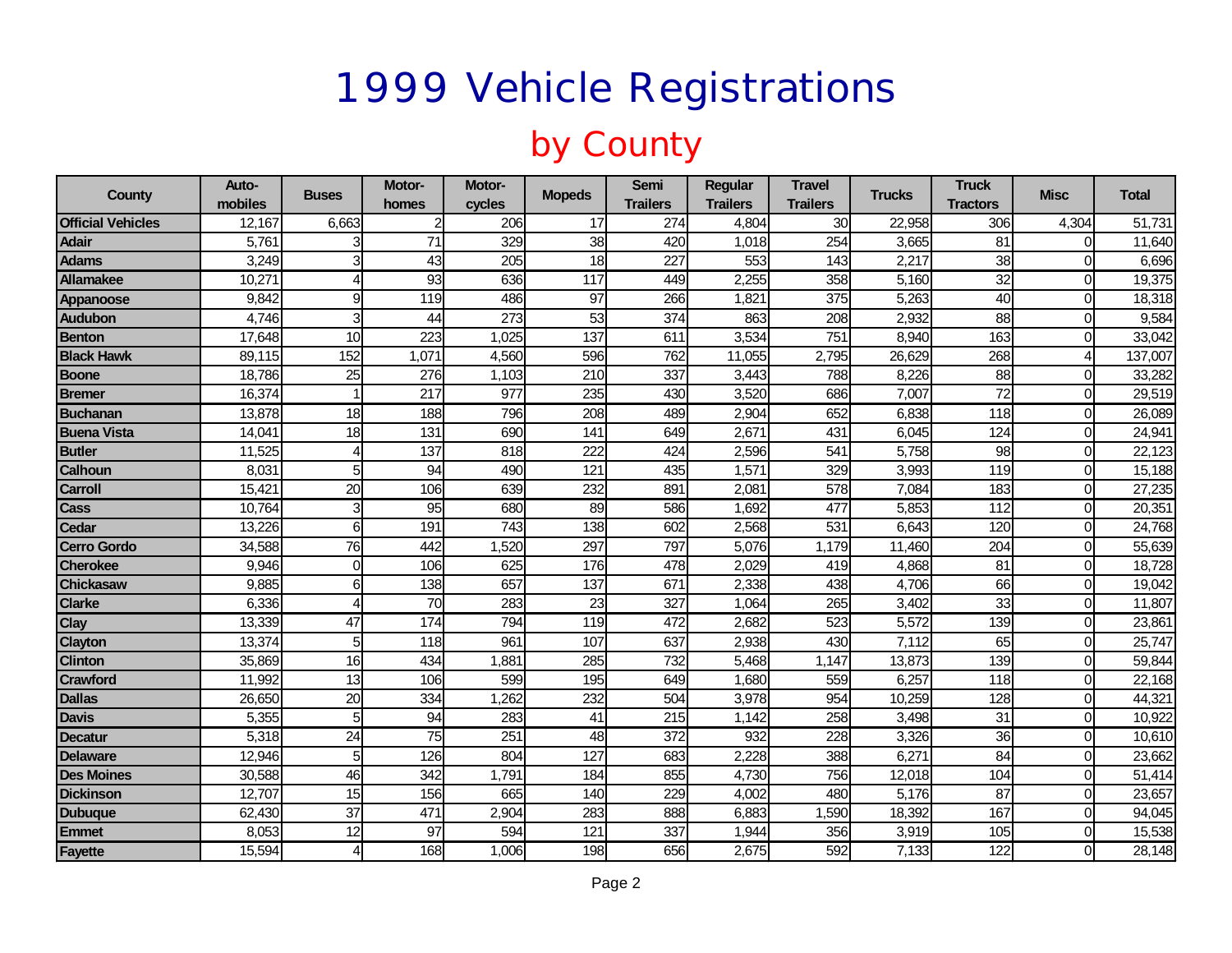#### by County

| County           | Auto-<br>mobiles | <b>Buses</b>            | Motor-<br>homes | Motor-<br>cycles | <b>Mopeds</b>    | <b>Semi</b><br><b>Trailers</b> | <b>Regular</b><br><b>Trailers</b> | <b>Travel</b><br><b>Trailers</b> | <b>Trucks</b> | <b>Truck</b><br><b>Tractors</b> | <b>Misc</b>  | <b>Total</b> |
|------------------|------------------|-------------------------|-----------------|------------------|------------------|--------------------------------|-----------------------------------|----------------------------------|---------------|---------------------------------|--------------|--------------|
| Floyd            | 12,353           | 11                      | 201             | $\overline{777}$ | 172              | $\overline{143}$               | 2,677                             | 573                              | 5,561         | 115                             | $\Omega$     | 22,583       |
| Franklin         | 8,326            | 3                       | 95              | 516              | 109              | 322                            | 1,637                             | 402                              | 4,122         | 122                             |              | 15,654       |
| Fremont          | 5,944            | 0                       | 63              | 276              | 43               | 192                            | 1,261                             | 204                              | 3,913         | 91                              |              | 11,987       |
| Greene           | 7,597            | 6                       | 100             | 471              | 101              | 494                            | 1,386                             | 364                              | 4,103         | 137                             | $\Omega$     | 14,759       |
| Grundy           | 8,962            | 5                       | 103             | 608              | 189              | 464                            | 1,889                             | 387                              | 4,465         | 150                             | <sup>0</sup> | 17,222       |
| <b>Guthrie</b>   | 8,449            | 6                       | 121             | 441              | 62               | $\overline{371}$               | 1,857                             | 472                              | 4,559         | $\overline{77}$                 | $\Omega$     | 16,415       |
| <b>Hamilton</b>  | 12,031           | 6                       | 195             | 718              | 148              | 618                            | 2,356                             | 583                              | 5,567         | 160                             |              | 22,382       |
| <b>Hancock</b>   | 9,105            | 4                       | 137             | 691              | 226              | 416                            | 1,883                             | 438                              | 4,414         | 136                             |              | 17,451       |
| <b>Hardin</b>    | 13,811           | 18                      | 150             | 930              | 242              | 705                            | 2,322                             | 580                              | 6,568         | 149                             | ∩            | 25,475       |
| <b>Harrison</b>  | 11,671           | $\overline{c}$          | 150             | 661              | 100              | 381                            | 1,951                             | 556                              | 6,726         | 75                              |              | 22,273       |
| <b>Henry</b>     | 13,255           | 18                      | 166             | 798              | 117              | 489                            | 2,232                             | 472                              | 6,676         | 65                              |              | 24,288       |
| <b>Howard</b>    | 7,528            | $\overline{c}$          | 82              | 507              | 85               | 373                            | 1,587                             | 302                              | 3,721         | $\overline{79}$                 |              | 14,267       |
| <b>Humboldt</b>  | 7,978            |                         | 110             | 697              | 204              | 351                            | 1,796                             | 280                              | 3,725         | 93                              |              | 15,235       |
| Ida              | 5,915            |                         | 60              | 361              | 99               | 479                            | 1,193                             | 226                              | 3,209         | 84                              |              | 11,627       |
| <b>lowa</b>      | 11,431           | 25                      | 161             | 651              | 105              | 587                            | 1,977                             | 415                              | 6,453         | 91                              |              | 21,896       |
| Jackson          | 14,637           | 8                       | 186             | 898              | 168              | 577                            | 2,695                             | 581                              | 7,058         | 51                              |              | 26,859       |
| Jasper           | 25,937           | $\overline{10}$         | 339             | 1,641            | 278              | 883                            | 3,916                             | 1,275                            | 11,285        | 132                             |              | 45,696       |
| <b>Jefferson</b> | 11,971           | 10                      | 149             | 658              | 95               | 345                            | 1,722                             | 408                              | 4,796         | 48                              |              | 20,202       |
| Johnson          | 68,004           | 99                      | 503             | 3,195            | 336              | 901                            | 6,151                             | 1,228                            | 17,634        | 149                             | $\Omega$     | 98,200       |
| <b>Jones</b>     | 13,785           | $\overline{7}$          | 166             | 812              | 141              | 586                            | 2,387                             | $\overline{571}$                 | 6,604         | 57                              | $\Omega$     | 25,116       |
| <b>Keokuk</b>    | 8,071            | $\overline{7}$          | 110             | 459              | 77               | 459                            | 1,336                             | 392                              | 4,849         | 89                              | $\Omega$     | 15,849       |
| Kossuth          | 13,272           | 3                       | 132             | 848              | $\overline{210}$ | 669                            | 2,747                             | 563                              | 6,398         | 228                             |              | 25,070       |
| Lee              | 27,200           | $\overline{25}$         | 277             | 1,496            | $\overline{203}$ | 611                            | 4,292                             | 766                              | 12,340        | $\overline{80}$                 | $\Omega$     | 47,290       |
| Linn             | 140,587          | 79                      | 1,507           | 6,445            | 473              | 1,433                          | 14,675                            | 3,491                            | 41,198        | 382                             | $\Omega$     | 210,270      |
| Louisa           | 8,504            | $\overline{c}$          | 119             | 458              | 88               | 260                            | 1,913                             | 295                              | 4,794         | 92                              |              | 16,525       |
| Lucas            | 6,177            | 3                       | 104             | 339              | 83               | 330                            | 1,227                             | 381                              | 3,642         | 39                              | $\Omega$     | 12,325       |
| Lyon             | 9,154            | 5                       | 74              | 617              | 178              | 583                            | 1,598                             | 436                              | 4,257         | 58                              | $\Omega$     | 16,960       |
| <b>Madison</b>   | 9,487            | 6                       | 128             | 505              | 63               | 410                            | 1,820                             | 498                              | 5,576         | 47                              |              | 18,540       |
| Mahaska          | 15,374           | 24                      | 199             | 926              | 204              | 674                            | 2,586                             | 768                              | 7,729         | 117                             |              | 28,601       |
| <b>Marion</b>    | 22,337           | $\overline{22}$         | 286             | 1,192            | 294              | 620                            | 3,632                             | 1,030                            | 10,000        | 129                             |              | 39,542       |
| <b>Marshall</b>  | 28,380           | 16                      | 342             | 1,422            | 163              | 1,048                          | 4,059                             | 974                              | 11,329        | 156                             | ∩            | 47,889       |
| <b>Mills</b>     | 10,653           | 5                       | 131             | 509              | 34               | 359                            | 1,636                             | 415                              | 5,730         | 70                              | $\Omega$     | 19,542       |
| <b>Mitchell</b>  | 8,003            | 12                      | 133             | 533              | 148              | 256                            | 1,641                             | 348                              | 4,031         | $\overline{70}$                 | $\Omega$     | 15,175       |
| Monona           | 7,406            | $\overline{\mathbf{3}}$ | 81              | 422              | 92               | 327                            | 1,320                             | 326                              | 4,345         | 59                              |              | 14,381       |